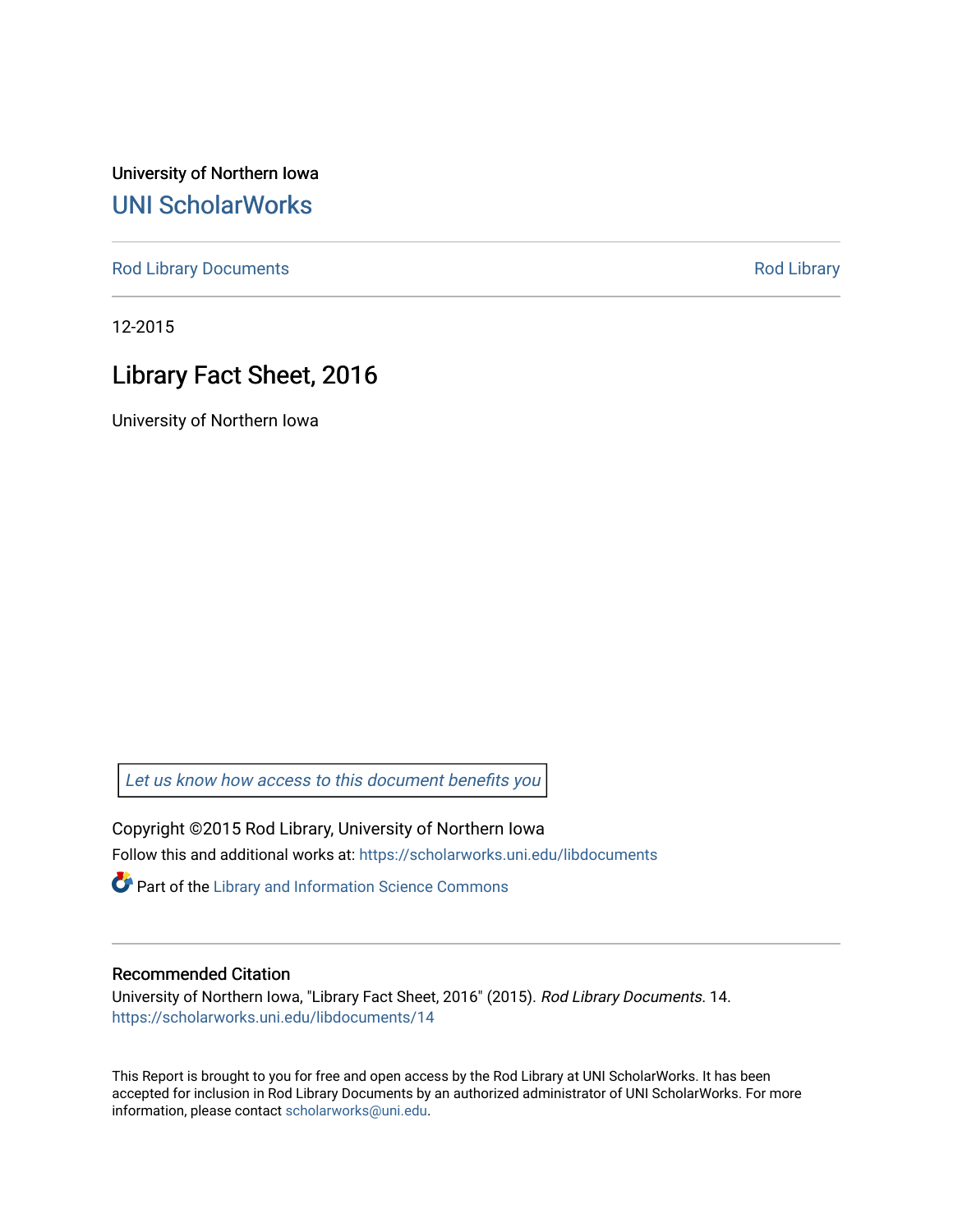### **ROD LIBRARY** UNIVERSITY OF NORTHERN IOWA **CEDAR FALLS, IOWA 50613-3675 LIBRARY FACT SHEET**

### LIBRARY HOLDINGS (as of July 1, 2015)

# 

### **LIBRARY STAFF (2015-2016)**

| (Approximately 17 FTE) |
|------------------------|

### LIBRARY HOURS / FALL AND SPRING SEMESTERS 2015-2016

Library closes or operates reduced hours during vacations and interims. Summer session schedule is somewhat reduced. Some special units are open fewer hours than the main facility, while others are open during all listed hours, but are not always staffed.